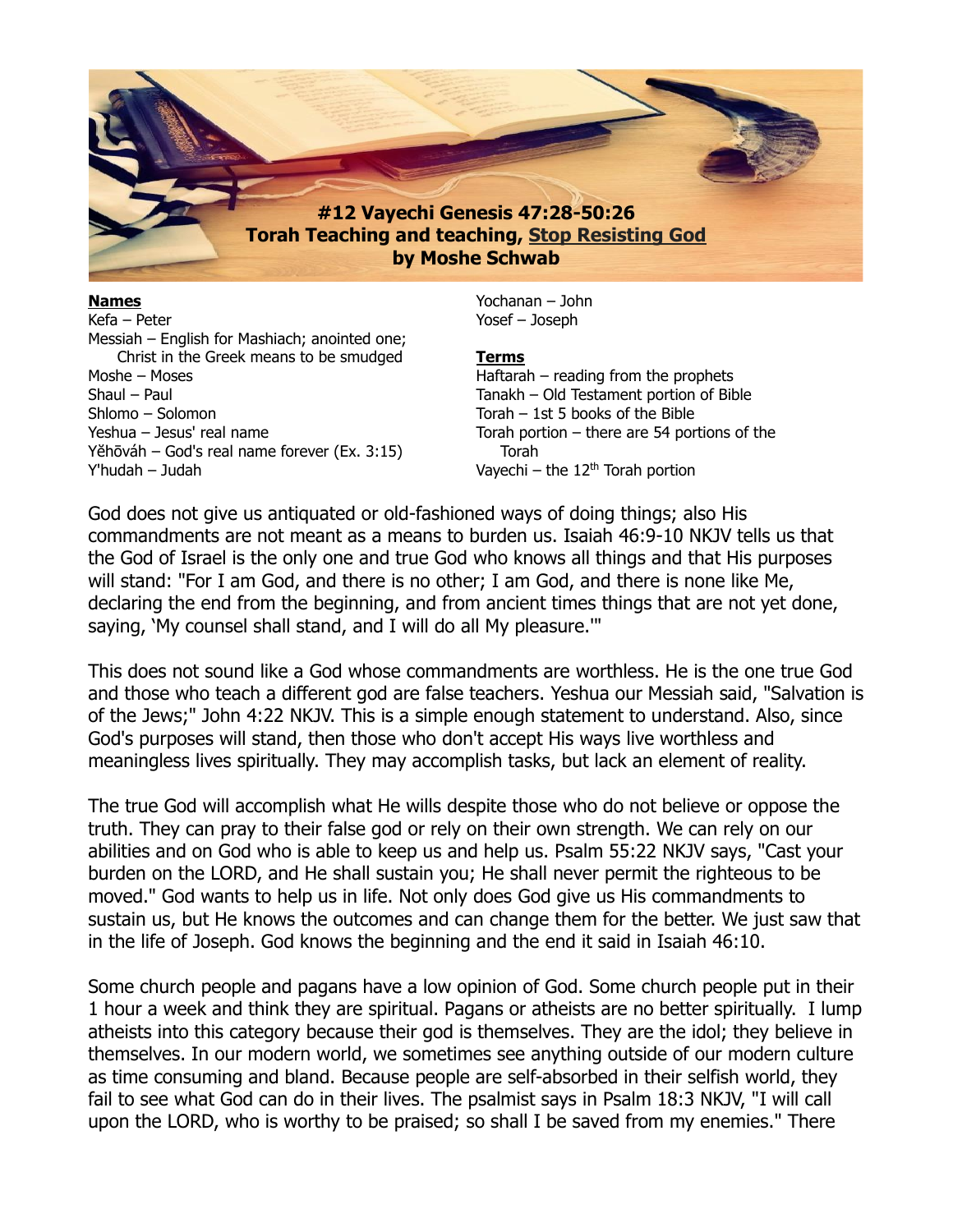are a lot of people out there that think they are right. It is God who is truly right; they are not God even if they think they are.

It says in 1 Kings 2:3 NKJV that God's ways are right: "And keep the charge of the LORD your God: to walk in His ways, to keep His statutes, His commandments, His judgments, and His testimonies, as it is written in the Law of Moses, that you may prosper in all that you do and wherever you turn." We may not prosper like all the selfish egotists; instead, we will trust in our God who knows all. In this Messianic age, God gives the Holy Spirit to believers in the Messiah Yeshua.

God wants to work powerfully for each one of us. He gives us peace and works powerfully in us through the Holy Spirit.

\*Yeshua said that those who receive the Holy Spirit through Him would receive power. Acts 1:8 NKJV, "But you shall receive power when the Holy Spirit has come upon you." \*God's commandments help us to live and so does the Holy Spirit.

John 14:15-17 NKJV says, "If you love Me, keep My commandments. And I will pray the Father, and He will give you another Helper, that He may abide with you forever the Spirit of truth.

John 14:26 NKJV, "The Helper, the Holy Spirit, whom the Father will send in My name." \*The Holy Spirit is to be part of our joy filled life.

Ephesians 5:18-19 says, "Be filled with the Spirit, speaking to one another in psalms and hymns and spiritual songs, singing and making melody in your heart to the Lord." 2 Corinthians 13:14 NKJV, "The Holy Spirit be with you all." This implies something the Holy Spirit does for us.

\*The Holy Spirit helps teach us, brings godly thoughts to our minds, and gives us peace.

John 14:26-27 NKJV, "The Helper, the Holy Spirit, whom the Father will send in My name, He will teach you all things, and bring to your remembrance all things that I said to you. Peace I leave with you."

Romans 14:17 NKJV, "For the kingdom of God is not eating and drinking, but righteousness and peace and joy in the Holy Spirit."

\*The Holy Spirit teaches us good things.

Romans 14:17 NKJV, "For the kingdom of God is not eating and drinking, but righteousness and peace and joy in the Holy Spirit."

Be at peace and practice God's ways. God has a lot for us through His word and the Holy Spirit. 2 Thessalonians 3:16 NKJV, "Now may the Lord of peace Himself give you peace always in every way." God is a good God who knows all and we can trust in Him. Culture and even some churchianity has its own values and not necessarily God's values. Instead of trusting in the ways of mankind, trust in our good God who is able to give us good things through the Messiah. Don't forget to seek the Holy Spirit. Luke 11:13 NKJV, "If you then, being evil, know how to give good gifts to your children, how much more will your heavenly Father give the Holy Spirit to those who ask Him!" 1 Corinthians 14:1 NKJV, "Pursue love, and desire spiritual gifts."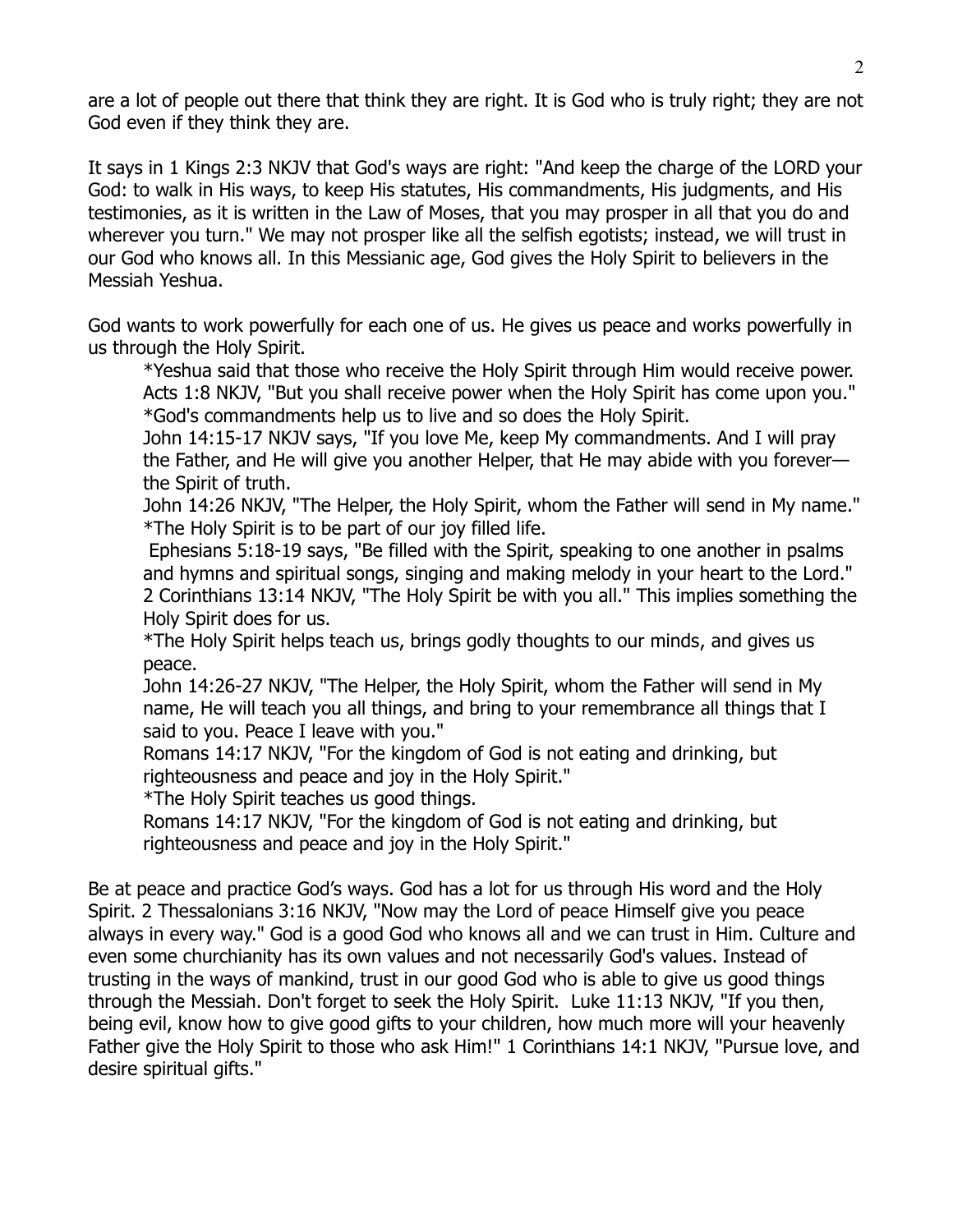#### **Torah Teaching**

We now close out the book of Genesis also called Beresheet which means in the beginning. God has mercy on mankind as Adam and Eve repent. God again has mercy on mankind because of Noah who taught what was right and did what was right. That's what righteousness means; to do what is right. God protects Abraham and Ya'akov, men of faith. God saves the whole region of Egypt through Yosef, a believer in the true God. Archaeologists have found where the grain was stored during the famine of that time and also Yosef's tomb that held his bones until Israel was able to go back to Canaan. This portion finishes the history of Yosef and Ya'akov.

Vayechi means, "and he lived." This portion begins with Ya'akov dying at the age of 147 after living 17 Years in Egypt. He asks Yosef (Joseph) to swear to him that he will bury him in the cave of Machpelah in Hebron. That is the cave that Abraham bought and was thought to be where Adam and Eve were buried.

Jacob says that El Shaddai (God Almighty)<sup>1</sup> appeared to him at Luz (Bethel), blessed him, and God said that the land of Canaan will belong to Jacob's descendants forever. Jacob blesses Ephraim and Manasseh and he blesses the younger Ephraim first and tells Joseph that he is not making a mistake (even though his eyesight is bad). We should understand that Ya'akov was listening to God; Ya'akov relied on hearing from God, just as his fathers did. Also, he says that Israel should invoke a blessing that God would make His people like Ephraim and Manasseh (as in Genesis 48:20). It is thought that they were examples of getting along well. Perhaps Ya'akov chooses to bless Ephraim first to let us know that God chooses who He wills to choose. God has chosen Yeshua Hamashiach to be the Messiah. Or, God saw the heart of Ephraim and chose Him because of his godly heart.

Jacob prophetically says that God will bring them back to Canaan and then speaks to each of his sons and includes some words of prophecy to them. Ya'akov prophesies that the messiah would come from Judah and that Judah's rulership will continue until the Messiah comes. "The scepter will not pass from Y'hudah, nor the ruler's staff from between his legs, until he comes to whom [obedience] belongs; and it is he whom the peoples will obey." Genesis 49:10 NKJV. Yeshua Hamashiach was born before the Roman appointed King Herod and the false high priest were installed by Rome. Yeshua is our king and someday will reign as king in the future kingdom of God. Ya'akov's prophecy of the Messiah coming before the Israeli kingship being ended was fulfilled.

It is interesting to note that if we take the dalet out of the name of Y'hudah, it spells the exclusive name for God, Yud-Hey-Vav-Hey. Dalet means door in Hebrew. Yeshua said in Revelation 3:20 NKJV, "Behold, I stand at the door and knock. If anyone hears My voice and opens the door, I will come in to him and dine with him, and he with Me." If we open our hearts to the Messiah, we can have a relationship with Him. How wonderful and amazing!

Also, Y'hudah means praise and that is from where we get the word Jew. Shaul says in Romans 2:29, "He is a Jew who is one inwardly; and circumcision is that of the heart, in the Spirit, not in the letter; whose praise is not from men but from God." Jew inwardly and praise

<sup>&</sup>lt;sup>1</sup>The ancient rabbis believed that El Shaddai meant mighty God.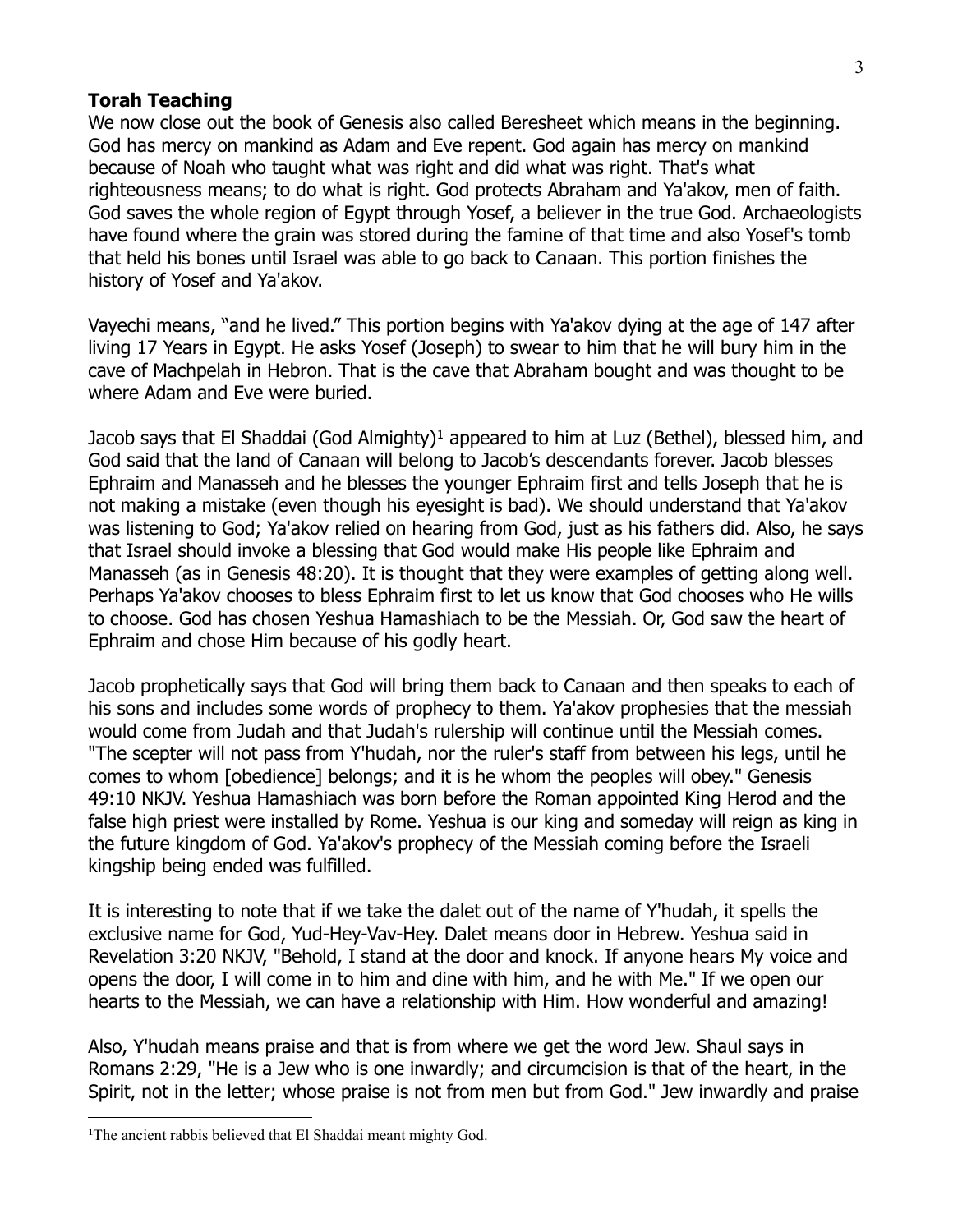from God is a Hebrew word pun. We are to be a praise (Y'hudah) to God inwardly and therefore a praise to God. Having a circumcised heart refers to Deuteronomy 10:16 NKJV, "Therefore circumcise the foreskin of your heart, and be stiff-necked no longer." In other words, stop resisting God.

#### We are to be a praise to God inwardly

Ya'akov blesses each of his sons and the two sons of Yosef. The words he has for them are not all good words. We should understand that God knows our thoughts and sees all we do, and is not removed from mankind as some think.

Then Ya'akov dies, he is embalmed, and they mourn for him for forty days. The Egyptians mourn for him 70 days. Yosef asks Pharaoh if he can go bury his father at the cave of Machpelah and a great number of people go up with him and mourn for him for 7 days there in Canaan and then return to Egypt. Yosef's brothers are concerned that Yosef will retaliate for their mistreatment of Yosef, but Yosef tells them not to be afraid and that God used the situation and turned it around for good.

Joseph dies at 110 and he gets to see the third generation of Ephraim's children. He asks to be buried in Canaan when God takes them back to the land of Canaan sometime in the future. Joseph was a true believer, a holy one, a saint. In this we perhaps can see a picture of our future hope; it prefigures the picture of God returning all His people to Him some day in the future and raising His people from the dead. Ezekiel 37:4-6 NKJV says, "Again He said to me, 'Prophesy to these bones, and say to them, dry bones, hear the word of the LORD! Thus says the Lord GOD to these bones: Surely I will cause breath to enter into you, and you shall live. I will put sinews on you and bring flesh upon you, cover you with skin and put breath in you; and you shall live. Then you shall know that I am the LORD."' This refers to Israel, but God will raise up all believers to live together in a future kingdom.

In this closing portion of Genesis, we see the death of two of our great spiritual leaders, Ya'akov and Yosef. What do the stories in the Bible tell us so far? Mankind fell from their relationship and fellowship with God. The sin of man without God becomes so severe that God relents creating man. For the sake of the faith of Noah, God saves the world through a believer. Noah listens to God and he builds an ark that saves mankind from annihilation. May we all be like Noah who saved the world. Those who keep God's commandments give this world hope.

> Those who keep God's commandments give this world hope

Abraham becomes the father of believers in the true God and God tells Abraham that the world will be blessed through him. Isaac and Jacob carry on the line of believers and each encounter God and are led by God just like the believers before them. Even though the believing prophet Joseph suffered as a result of his brothers' jealousy, he ends up saving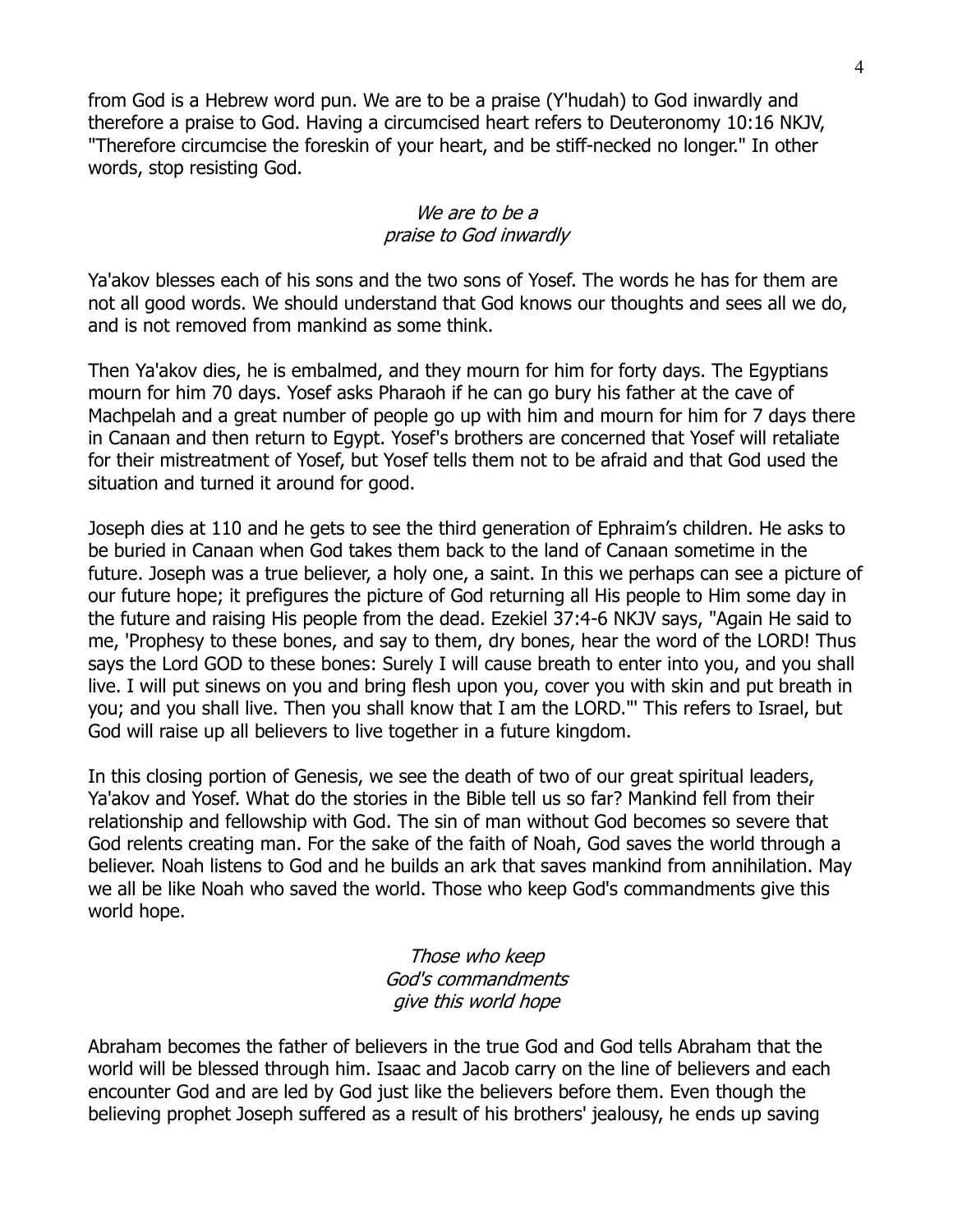them from a deadly famine. God prospers and protects His people of faith. The prophetic is important and Shaul tells us to love each other; to desire the spiritual gifts of the Holy Spirit; and be led by God through the prophetic. 1 Corinthians 14:1 says, "Pursue love, and desire spiritual gifts, but especially that you may prophesy."

We see God saving mankind because of those who live in faith towards God; who follow God's commands; and who are led by Him. Let us also be people of faith who bring God's blessings to the world. Let us be a people who listen to God's voice and follow Him just as our patriarchs did. True believers make the world a better place. The world needs us. The people who say they don't need God are mistaken. Without God, there would be no life left on earth.

As believers in the true God, we have lots to celebrate. We can be thankful for the past saints of the Old Testament portion who brought us to this time. No wonder God's feasts are times of celebration. Mankind may celebrate their own works, their own accomplishments, their lives, and their special times, but without God, mankind would not exist. Celebrating God's feasts keeps us in touch with reality. We would have nothing without God so don't be deluded (tricked or brainwashed) into thinking otherwise; all things exist because of the creator God.

Let us be people of faith who bring God's blessings to the world. Let us be a people who listen to God's voice and follow Him just as our patriarchs did. We can make the world a better place.

The Haftarah for Vayechi is 1 Kings 2:1-12. We read about the deaths of some of the great leaders of Israel in the portions of scripture for Vayechi. King David is about to die and so he commissions Shlomo and tells him to do things God's way; according to the Torah. David asks for specific favors against Joab and Shimei, and for Shlomo to be kind to the sons of Barzillai. David then dies after reigning over Israel for forty years.

We see Ya'akov giving farewell words to his children. Both Ya'akov and Yosef die in the portion and Yosef asks for his bones to be taken back to Canaan when they return. Yosef firmly believes in what God is able to do and so should we. Remember to be faithful to God.

#### Remember to believe in what God is able to do and will do.

We will close our Torah study with an ancient encouraging Jewish saying. We don't have to reinvent things in pagan terms. Tradition is not a commandment of God, but some tradition can be useful and encouraging. They use this saying at the conclusion of each book of the Torah. Be strong in our God, Yĕhōváh:

Hazak, hazak, v'nit'chazek! 3X Be Strong, be strong, and let us be strengthened! 3X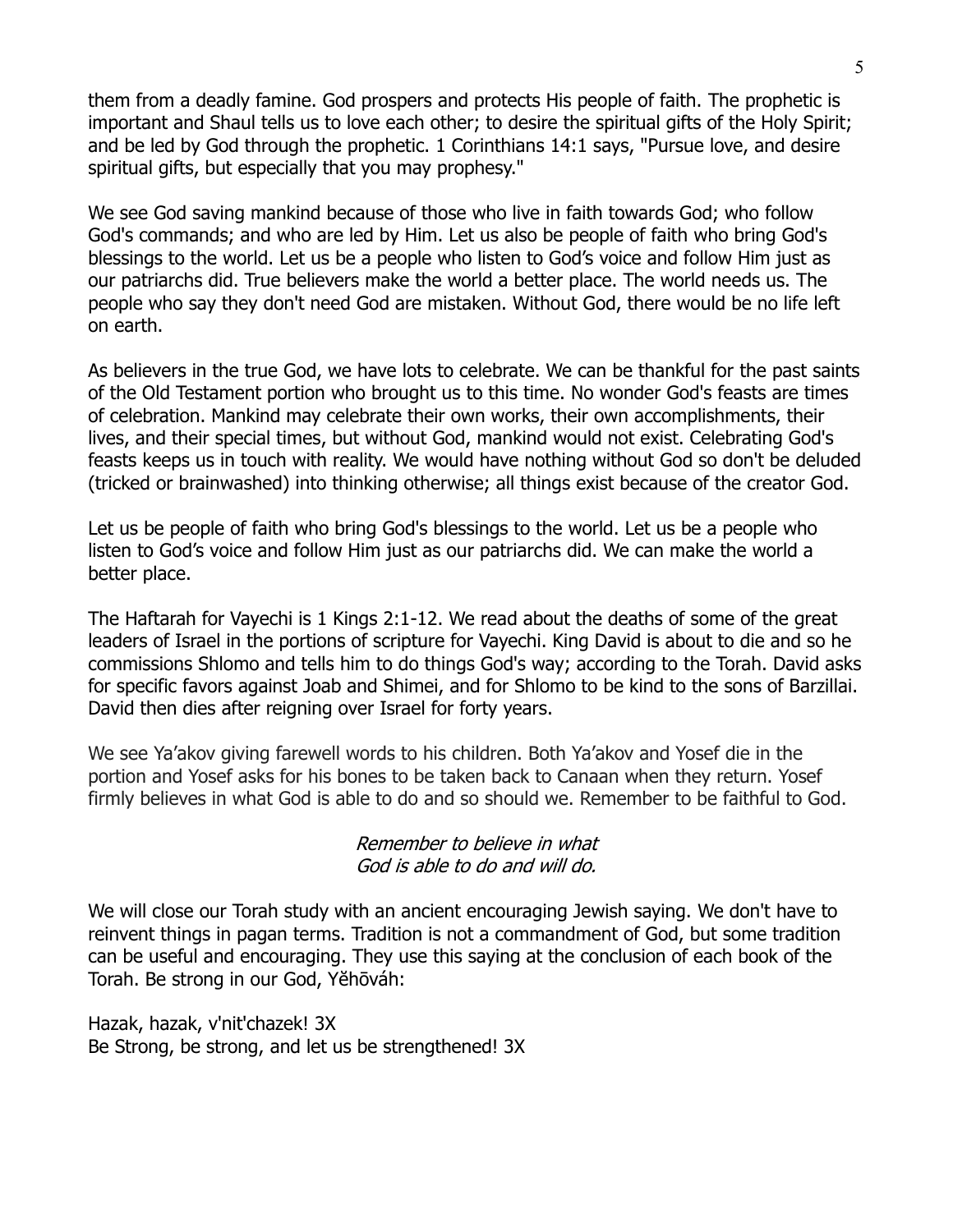## **Stop Resisting God**

#### (A teaching to accompany this portion.)

We shouldn't be making up our own religious practice; the creator God is big enough to tell us how we should best live. I believe most people want to do what is "right and good;" Deuteronomy 6:18 NKJV. Yeshua Hamashiach was against man-made doctrines; especially ones that took away from God's commandments. If we are not following God's instructions, are we really trusting in God? God's people need to stop resisting God.

### There are things in life that are the trappings of worldly life. Examine what is behind what you do and what your motivations are.

Why do we do what we do and what are our motivations? Psalms 2 is about the rulers around Israel setting themselves up against God and Israel; it is also thought of as a prophetic Psalm because some day God will renew the world and rule the world in spite of what mankind thinks they will do (Psalm 2:8-9). Psalms 2:1-2 NKJV says, "Why do the nations rage, and the people plot a vain thing? The kings of the earth set themselves, and the rulers take counsel together, against the LORD and against His Anointed."

It's still true today; people think they are greater than Yĕhōváh our God (the word LORD in verse 2 in all caps is Yĕhōváh). People make up their own religious practice instead of following God. God's prophets, probably Nehemiah, gave us Torah readings for every week. People aren't teaching it because they don't believe in God's word. They will say they believe in God's word, but actions speak volumes.

Let's talk a little about God's real name. Some say we can't use God's name. The Messiah Yeshua said in John 17:26, "I have declared to them Your name, and will declare it, that the love with which You loved Me may be in them, and I in them." The Messiah said to use God's name! Exodus 3:15 NKJV says, "The LORD God of your fathers, the God of Abraham, the God of Isaac, and the God of Jacob, has sent me to you. This is My name forever, and this is My memorial to all generations.". "LORD" in all caps is God's real name used in the Bible as Yud-Hey-Vav-Hey and pronounced as Yĕhōváh. We've now found found God's name as Yĕhōv**áh** in over 2,363 manuscripts. Once as Yĕhōv**ĕh**, never as Yahweh. God says to use His name so those who never use Yĕhōv**áh** are dishonoring His name.

In Psalm 2, the nations around Israel thought they could impose themselves on Israel, but of course they couldn't. God was for them. The same is true today isn't it. People think that they can get away with whatever they want to and that is not further from the truth. Those who are persecuting believers in the true God will end up in the lake of fire for all eternity. They are among the liars who say they are God over the earth. Revelation 21:8 NKJV, "But the cowardly, unbelieving, abominable, murderers, sexually immoral, sorcerers, idolaters, **and all liars** shall have their part in the lake which burns with fire and brimstone."

I should point out at this time that some take the scriptures out of context and apply them as though they had nothing to do with Israel. How ridiculous. This false teaching is called replacement theology. Also there is teaching out there that says the Jews have their own salvation apart from Yeshua Hamashiach. That is also false teaching. Yeshua was Jewish and He is their Messiah too. Some teach that the American Indians are the 10 tribes; that is just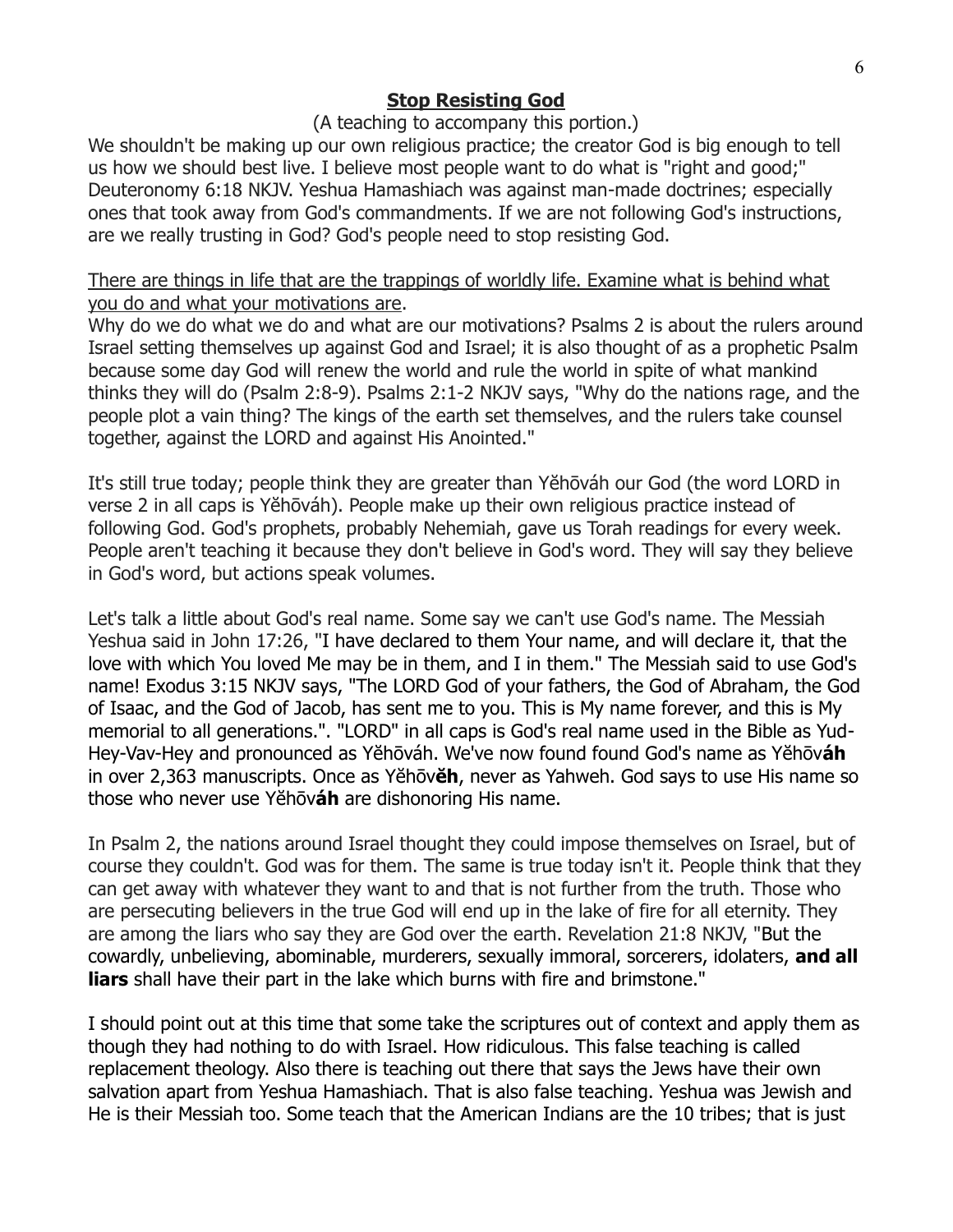made up. Some say Yeshua came for the lost tribes of Israel. That is a misquote. The context is about saving those who are sinning: "Even so it is not the will of your Father who is in heaven that one of these little ones should perish;" Matthew 18:14 NKJV. God doesn't want anyone to go to the lake of fire for eternity; those are the lost.

Will we also pretend to be in control? Will we put worldly thinking and living over godly living (godly means to keep God's commandments). Do we think that our worldly thoughts and evaluations are better than doing things God's way? Watch what you think and rebuke the wrong thinking in your mind. Where did your thoughts originate? Are they proper spiritual thoughts or are they something you've been wrongly taught, imagined, or something we made a worldly commitment to? Are they something derived from an ungodly desire like lust, retribution, anger, fear, lack of trust in God, or a man-made philosophy?

### Are they proper Spiritual thoughts?

What right things can you do?

- I will make my mind up to do what is "right and good" (Deuteronomy 6:18).
- I believe that God's commandments give us wisdom and understanding (Deuteronomy 4:6).
- I will love God by keeping His commandments ("Therefore you shall love the LORD your God, and keep His charge, His statutes, His judgments, and His commandments always;" Deuteronomy 11:1 NKJV).
- I will trust in God by not making up misapplied man-made commandments. Proverbs 3:5- 6 NKJV says, "Trust in the LORD with all your heart, and lean not on your own understanding; in all your ways acknowledge Him, and He shall direct your paths."

The Jews had made up thousands of misapplied man-made commandments in Yeshua's time; that's what a Judaizer is. Those who are saying that a Judaizer is someone who believes in God's commandments are liars. It is someone who makes up their own commandments. New Testament believers have made up their own man-made system of theology instead of following God. Some even say there are only two commandments, so making God's commandments of no effect. Yeshua was defending the commandments He gave at Mt. Sinai and said, "Thus you have made the commandment of God of no effect by your tradition. Hypocrites!" Matthew 15:6-7 NKJV. They say they follow God, but they don't. Yeshua called them hypocrites.

Yeshua also said, "And in vain they worship Me, teaching as doctrines the commandments of men.'" Matthew 15:9 NKJV. Yeshua said their worship is in vain. Yeshua said in Matthew 7:23 NKJV, "And then I will declare to them, 'I never knew you; depart from Me, you who practice lawlessness!'" In the context they were prophesying in God's name so it is believers who are practicing lawlessness; they are not keeping God's commandments.

### Yeshua defended the law given at Mount Sinai.

They don't follow God's Sabbath and feasts, nor His wisdom given in the Torah and the New Testament portion. Some say it doesn't matter. God says, "The feasts of the LORD, which you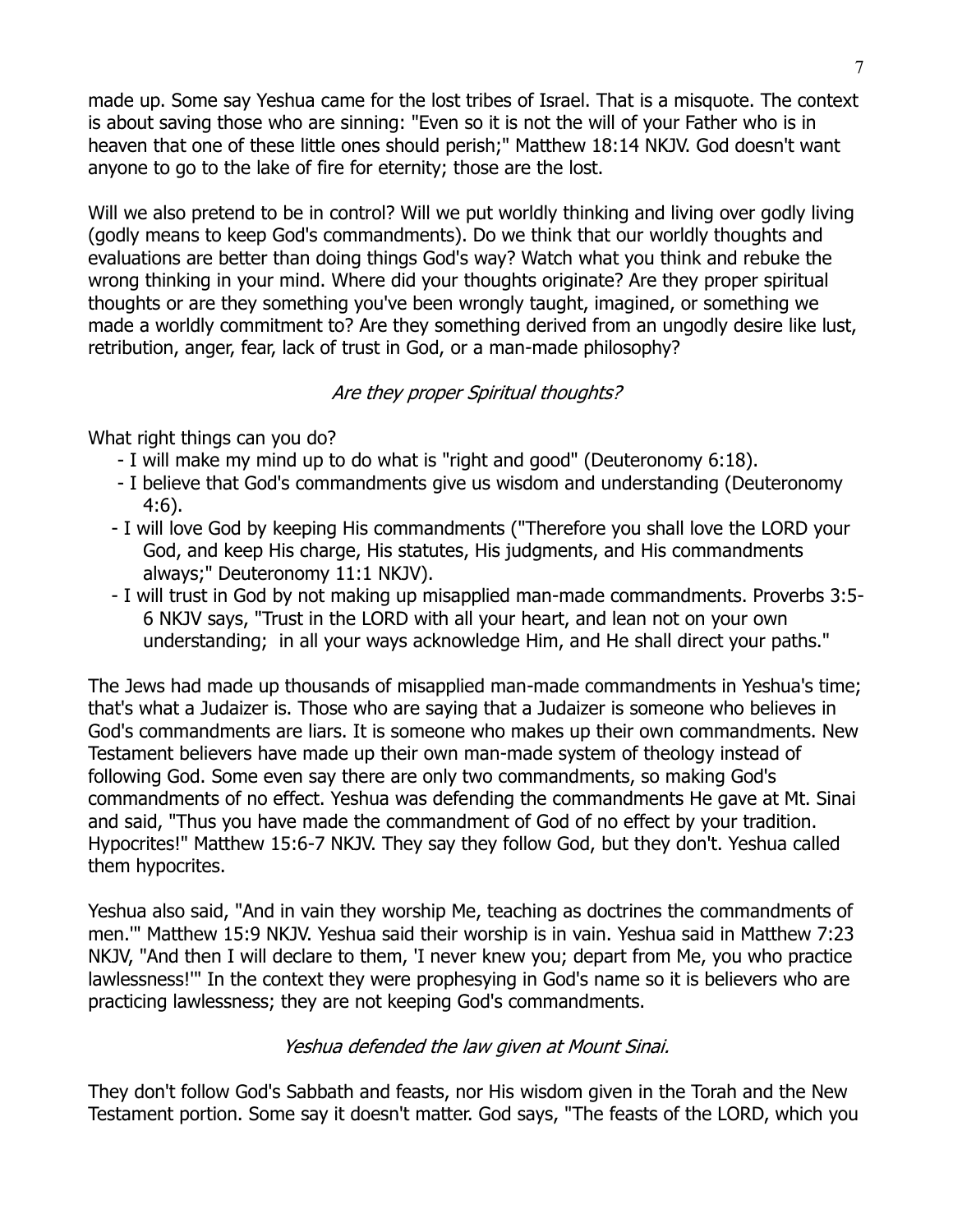shall proclaim to be holy convocations, these are My feasts;" Leviticus 23:2 NKJV. "On March 7, 321, however, [Roman Emperor Constantine I](https://en.wikipedia.org/wiki/Constantine_the_Great) issued a civil decree making Sunday a day of rest from labor, stating:

All judges and city people and the craftsmen shall rest upon **the venerable day of the sun**. Country people, however, may freely attend to the cultivation of the fields, because it frequently happens that no other days are better adapted for planting the grain in the furrows or the vines in trenches. So that the advantage given by heavenly providence may not for the occasion of a short time perish.<sup>"2</sup> Our Sabbath got changed to the day of the pagan Sun god, Sunday. That is what we inherited. Jeremiah 16:19 NKJV says, "The Gentiles shall come to You From the ends of the earth and say, 'Surely our fathers have inherited lies.'" So, when are the Gentiles going to wake up? Some will say, "Oh, that is just what you believe." Hello, what does the Bible say? What did Yeshua say?

#### The Gentiles have inherited lies. When are they going to do something about it?

We set our hearts on things so that God is not leading us much.

How can God lead us if we are resisting God's commandments. We are resisting God. It says in Leviticus, "You shall not take vengeance, nor bear any grudge against the children of your people, but you shall love your neighbor as yourself: I am the LORD" (Yĕhōváh); Leviticus 19:18 NKJV. Shaul quotes the gist of this scripture in Ephesians 4:32 NKJV, "And be kind to one another, tenderhearted, forgiving one another." Leviticus said to forgive and love your neighbor. Shaul said to forgive and be kind and tenderhearted.

If we have decided not to forgive, then we are resisting God. If we are deciding not to be kind and tenderhearted, then we are resisting God. The Holy Spirit is in us if we believe in the Messiah, but if we are deciding to do things our way instead of God's way, how can the Holy Spirit be our helper?

Yeshua Hamashiach said in John 14:15-18 NKJV: "If you love Me, keep My commandments. And I will pray the Father, and He will give you another Helper, that He may abide with you forever — the Spirit of truth, whom the world cannot receive, because it neither sees Him nor knows Him; but you know Him, for He dwells with you and will be in you. I will not leave you orphans; I will come to you."

### Yeshua is God and He gave us the commandments on Mount Sinai.

First we are to keep God's commandments. Then Yeshua the Messiah said He will give us another helper. The first helper that He gave us is the Torah. Yeshua said that the world does not receive the Holy Spirit because they are worldly. Don't continue to be a worldly person. God care about us and wants to help us.

Allow God to lead us in areas of our life that He wants us to be involved in. Trust in God and

<sup>2</sup>https://en.wikipedia.org/wiki/Sabbath\_in\_Christianity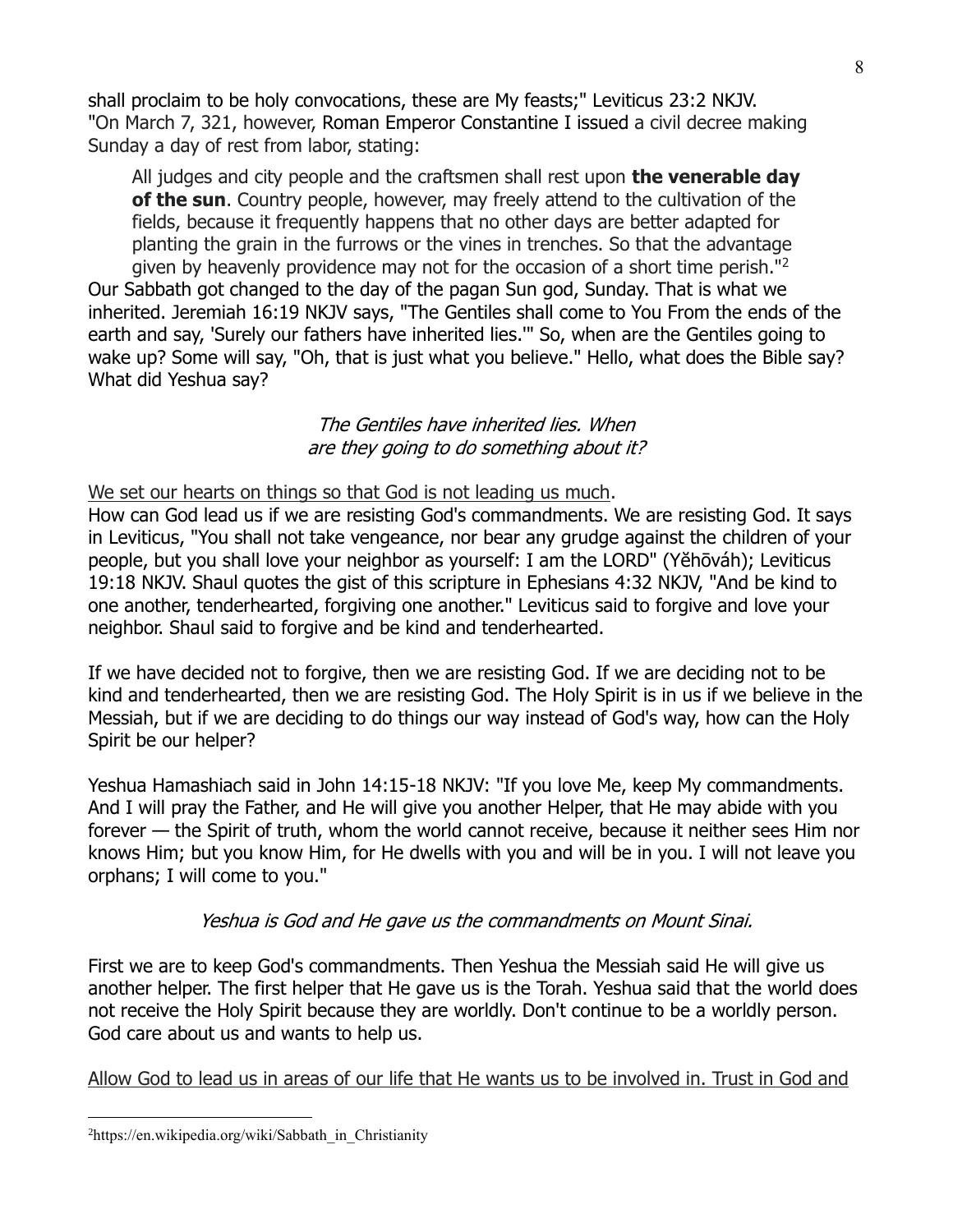be at peace.

We are to grow up spiritually. Hebrews 5:14 NKJV says, "But solid food belongs to those who are of full age, that is, those who by reason of use have their senses exercised to discern both good and evil." We are to be thoughtful and apply God's commandments properly. Then we need to find out if there is something God wants us to do in addition to our normal routine. Perhaps it is nothing extra at this time or maybe God has something He wants us to do.

When people get open to the idea that God actually wants to use us in varying ways, God often begins inspiring us or speaking to us about serving in different ways. God does not want us to overburden ourselves, but often there is something more we can do. I am sometimes amazed at how believers can be with their time. Acts says they got together from house to house and ate together. They were using their time for God. Acts 2:46 NKJV says, "So continuing daily with one accord in the temple, and breaking bread from house to house, they ate their food with gladness and simplicity of heart." My experience is that most believers are not doing that.

> We always have to interpret the scriptures within their Jewish or Israeli context. All the writers of the Bible were Jewish.

Of course we need to understand that Jewish believers would eat together on Shabbat. When we don't have the virus issues we have now, we have always made it a point to make available eating together. Also, when the 3,000 people believed on the day of Shavuot they were automatically small group leaders. Those at the Temple on Shavuot were most likely believers who knew the Torah. That's right, believers observed the Torah. When they got together from house to house is was most likely on Shabbat, a day of rest. That's when they had the time to do that. Nowadays, most people don't rest on Shabbat, so they never have time to get together. Or, maybe it is that they decide to be selfish with their time. I've talked to people like that. You will ask if they can do several different things and the answer is always no.

There is so much more I can say on this issue of finding out what God wants you to do. Try different things and see if God is speaking to you about any of these things. I have worked on churches, fed the poor, and have done short term missions to Europe and the Amazon. I have gone house to house and prayed for people. I have done street evangelism. I've gone to pray for people who were dying. You name it, there are so many things we can do with a little bit of our time.

This couple I knew helps the elderly. They put an add in Craig's List and with a little bit of their time they helped them with things they needed done including cleaning. I think they just did it for a few hours on the weekend. I asked them if anyone receives the Messiah as they get to talk to them and he said perhaps one or two people a year. They had been doing this for about 10 years as I recall. Even if only 9 people believed from all their contacts, how many of us can say we've helped that many people to know about God? Don't minimize what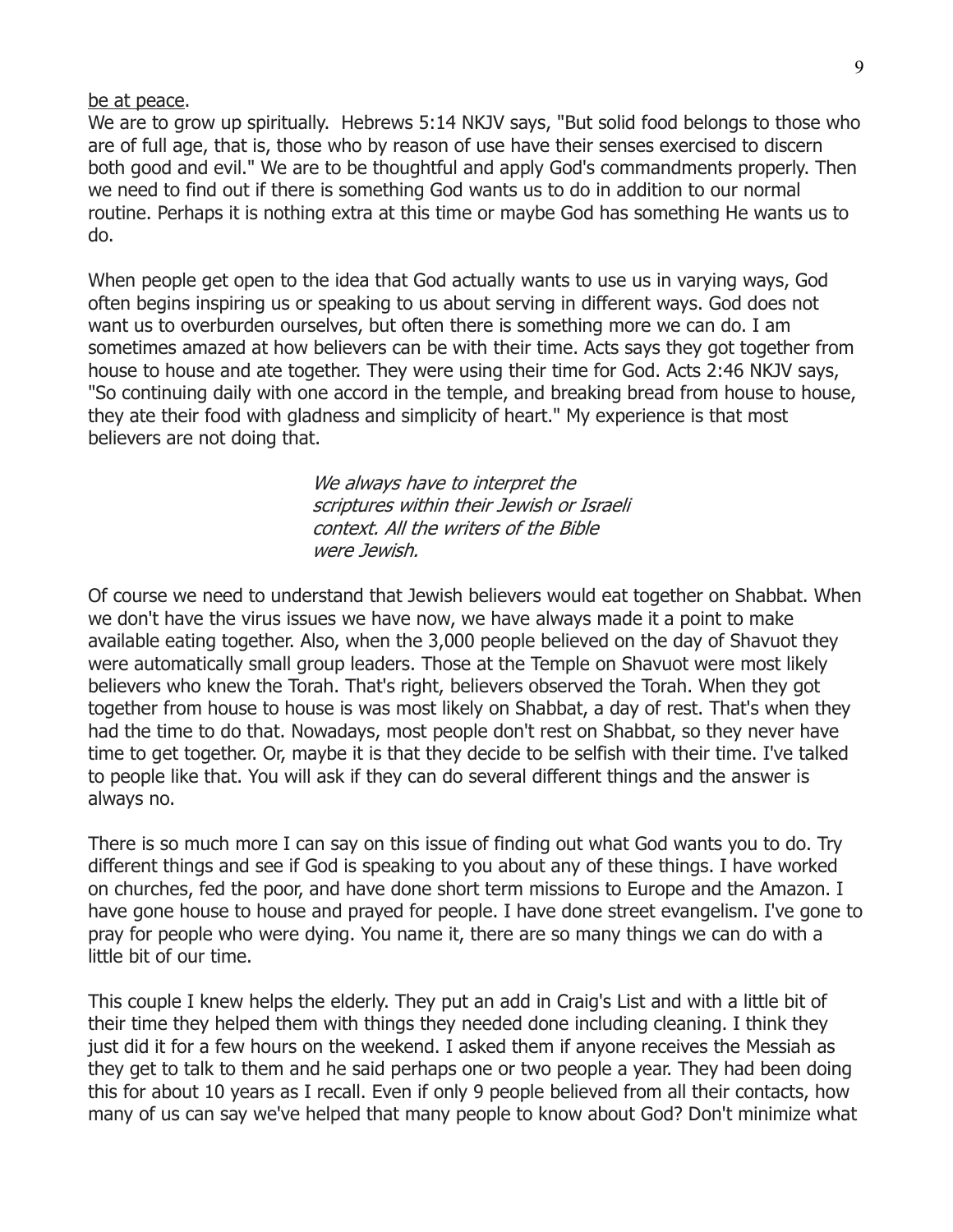you can do. Even if it's just a little thing, our efforts will not be forgotten by God. Hebrews 6:10 NKJV says, "For God is not unjust to forget your work and labor of love which you have shown toward His name." God will reward us in eternity and even in the present.

## Don't minimize what you can do.

## Get control of ourselves spiritually. Have substance to your spirituality.

Have you ever thought that your life was a little out of control? Well, you can do something about that. I've recognized things that I needed to change and have made a commitment to work on that. And, in the process, I think God blessed that effort; that is the only thing I can figure out because of the way it sometimes worked out. God can bless our efforts; He is God.

What is substance. Websters defines substance as, "Ultimate reality that underlies all outward manifestations and change."<sup>3</sup> God and our spiritual life is the ultimate reality; all that we do is defined by the reality of God and living out that in our spiritual life.

# God and spirituality is the ultimate reality.

The Bible says we are to take our spiritual life seriously. Deuteronomy 6:5-7 NKJV says, "You shall love the LORD your God with all your heart, with all your soul, and with all your strength. And these words which I command you today shall be in your heart. You shall teach them diligently to your children, and shall talk of them when you sit in your house, when you walk by the way, when you lie down, and when you rise up." We are to be involved.

Sometimes I just don't catch onto to something right away. For example, Yĕhōváh (the real name of God) is used in the Old Testament portion over 6,000 times. Wow, that's a lot. So, why are people saying we shouldn't use Yĕhōváh's true name? It's just crazy isn't it; that's how deluded people can get. I just didn't get it for a long time too even though it should be evident. Again, to love God is to keep His commandments: "Therefore you shall love the LORD your God, and keep His charge, His statutes, His judgments, and His commandments always;" Deuteronomy 11:1 NKJV. It's seems pretty plain. Our life is to have substance to it. God is big enough to let us know who He is and to help us live right. That's why doing things our own way is to reject God.

That's a dangerous thing to do. Shaul said in Galatians 5:19-21 NKJV that those who live in, "Adultery, fornication, uncleanness, lewdness, idolatry, sorcery, hatred, contentions, jealousies, outbursts of wrath, selfish ambitions, dissensions, heresies, envy, murders, drunkenness, revelries, and the like; of which I tell you beforehand, just as I also told you in time past, that those who practice such things will not inherit the kingdom of God." There is a limit to what God will accept as living without faith. Doing what God says is trusting in God. Do you trust in God? We can always get right with God and He will forgive us.

## Following God's commandments is trusting in God.

Some people need to hear about forgiveness. 1 John 1:9-10 NKJV says, "If we confess our

<sup>3</sup>https://www.merriam-webster.com/dictionary/substance